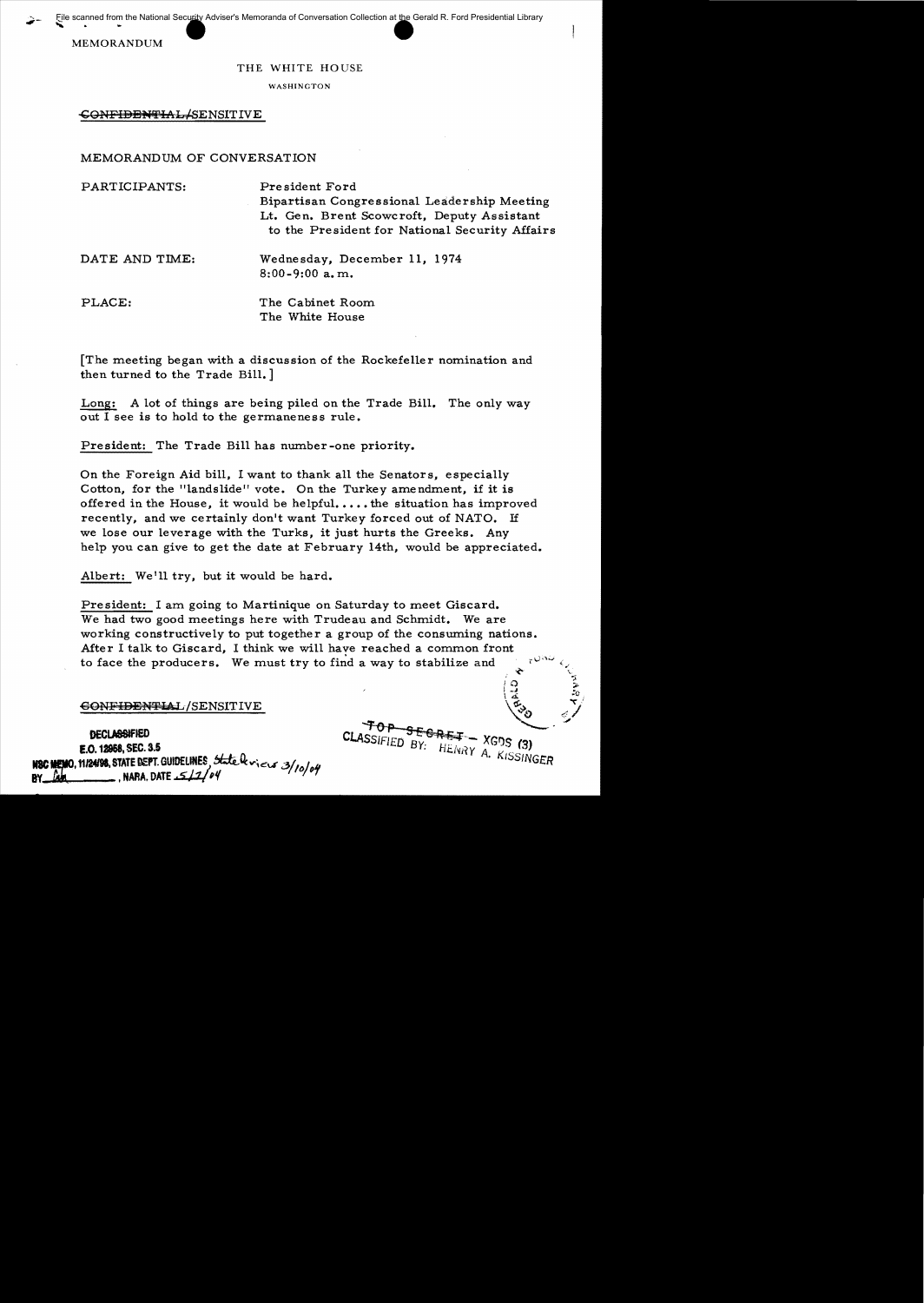## 60NFIDENTIAL/SENSITIVE - 2 -

reduce prices and to recycle. The meeting with Schmidt was particularly important in building consumer cooperation. We also had a good talk about the overall state of the economy and how to keep on the same course.

It would be helpful if coming out of this meeting we all recognize we have a problem and the Democrats and the Republicans will work together to do what we can. The main problem is cooperation.

• **•** 

[The President closed the meeting with a pitch for payraises for the Judiciary and for the whole Executive branch.]

്ദ്രാ